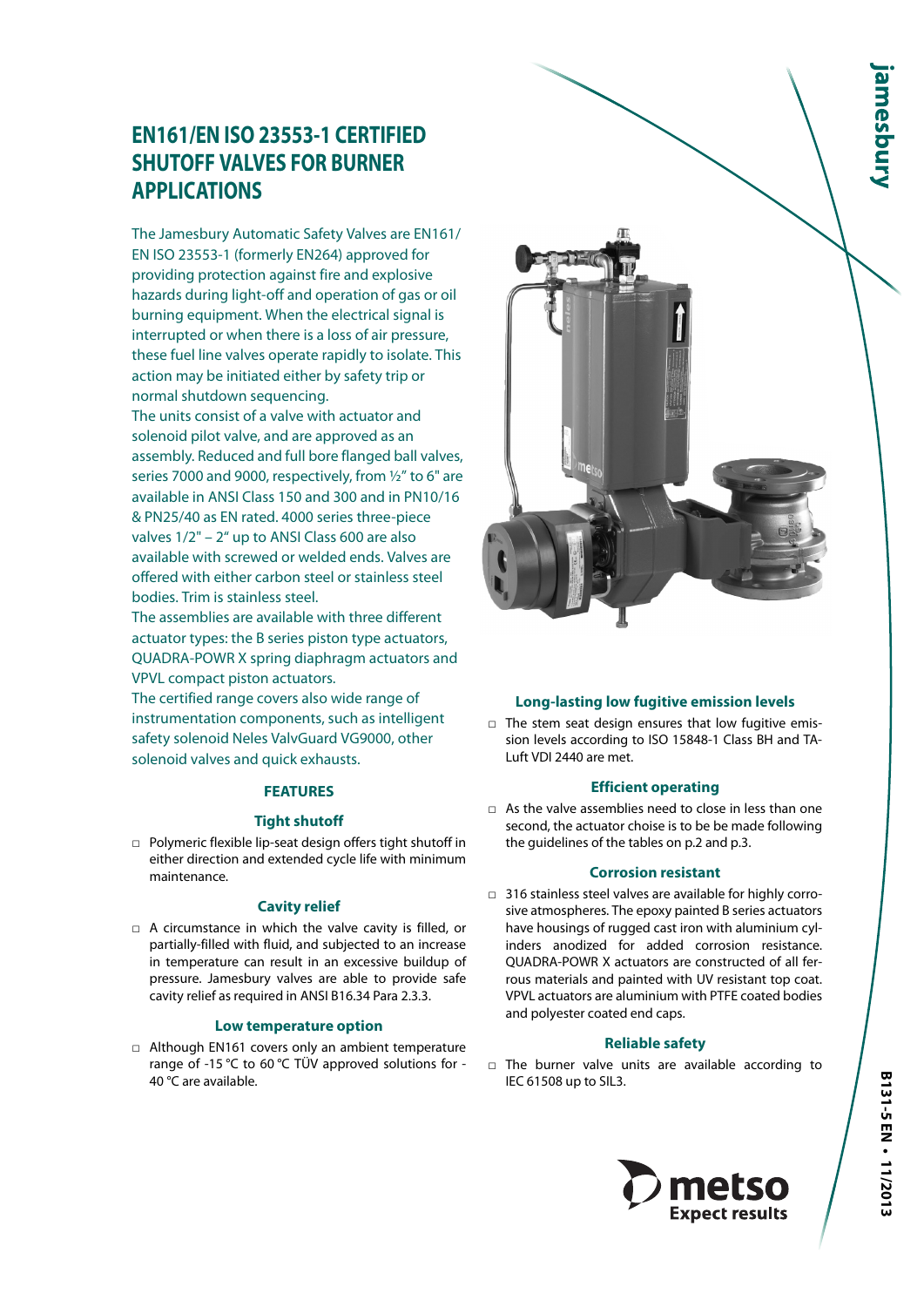## **Actuator selection**

□ To ensure the conformity according to EN161 / DIN EN ISO 23553-1, the actuator selection should follow the guidelines of the tables below. The different tables show the possible combinations with B series, QUADRA-POWR X and VPVL actuators at air supply pressure of 4 bar.

| <b>Valve</b>                       |                  | <b>Actuator Series and Instrumentation</b> |                                        |                                   |                                             |  |  |
|------------------------------------|------------------|--------------------------------------------|----------------------------------------|-----------------------------------|---------------------------------------------|--|--|
|                                    |                  | <b>B-Series</b>                            |                                        |                                   |                                             |  |  |
| <b>Series</b>                      | <b>Size</b>      | <b>Actuator</b>                            | max. shutoff<br>pressure <sup>1)</sup> | Instrumentation<br>with VG9000    | Instrumentation<br>with solenoid valve      |  |  |
| <b>Full Bore</b>                   |                  |                                            |                                        |                                   |                                             |  |  |
| 4000<br>9180 & 9380<br>916D & 940D | $1/2 - DN15$     | <b>B1J8</b>                                | full valve rating                      | VG9_15_H+QEV_1/4" <sup>2)3)</sup> | SV+QEV_1/4" 3)                              |  |  |
| 4000<br>9180 & 9380<br>916D & 940D | 3/4 - DN20       | <b>B1J8</b>                                | full valve rating                      | VG9_15_H+QEV_1/4" 2)3)            | SV+QEV $1/4$ <sup>" 3)</sup>                |  |  |
| 4000<br>9180 & 9380<br>916D & 940D | $1 - DN25$       | <b>B1J8</b>                                | full valve rating                      | VG9 15 H+OEV 1/4" 2)3)            | SV+OEV $1/4$ <sup>" 3)</sup>                |  |  |
| 4000                               | 1-1/4 - DN32     | <b>B1J8</b>                                | full valve rating                      | VG9_15_H+QEV_1/4" 2)3)            | SV+QEV_1/4" 3)                              |  |  |
| 4000<br>9180 & 9380<br>916D & 940D | $1 - 1/2 - DN40$ | <b>B1J8</b>                                | full valve rating                      | VG9 15 H+QEV 1/4" 2)3)            | SV+QEV $1/4$ <sup>" 3)</sup>                |  |  |
| 9180 & 9380                        |                  | <b>B1J8</b>                                | $<$ 16 bar                             | VG9_15_H+QEV_1/4" 2)3)            | $SV+QEV_1/4"$ <sup>3)</sup>                 |  |  |
| 916D & 940D                        | $2 - DNS0$       | B1J10                                      | full valve rating                      | VG9_15_H+QEV_1/2" 2)3)            | $SV+QEV_1/2"$ <sup>2)3)</sup>               |  |  |
| 9180 & 9380                        | 3 - DN80         | B1J10                                      | $<$ 16 bar                             | VG9_15_H+QEV_1/2" 2)3)            | SV+QEV_1/2" 2)3)                            |  |  |
| 916D & 940D                        |                  | B1J12                                      | full valve rating                      | VG9_15_H+QEV_1/2" 2)3)            | SV+QEV_1/2" 2)3)                            |  |  |
| 9180 & 9380                        | 4 - DN100        | B1J12                                      | $<$ 16 bar                             | VG9 15 H+OEV 1/2" 2)3)            | $SV+QEV_1/2''^{2/3}$                        |  |  |
| 916D & 940D                        |                  | B1J16_F                                    | full valve rating                      | VG9_15_H+QEV_3/4" 2)3)            | $SV+QEV_3/4''\overline{2})3)$               |  |  |
| 9180 & 9380                        | $6 - DN150$      | <b>B1J16 F</b>                             | $<$ 12 bar                             | VG9 15 H+QEV 3/4" 2)3)            | SV+QEV $3/4$ <sup>" 2)3)</sup>              |  |  |
| 916D & 940D                        |                  | B1J20_F                                    | $<$ 25 bar                             | VG9 15 H+QEV 1" 2)3)              | $SV+QEV_1''^{2(3)}$                         |  |  |
| <b>Reduced Bore</b>                |                  |                                            |                                        |                                   |                                             |  |  |
| 4000<br>7180 & 7380<br>716D & 740D | $1/2 - DN15$     | <b>B1J8</b>                                | full valve rating                      | VG9 15 H+QEV 1/4" <sup>2)</sup>   | SV+QEV $1/4$ <sup>" 3)</sup>                |  |  |
| 4000<br>7180 & 7380<br>716D & 740D | $3/4 - DN20$     | <b>B1J8</b>                                | full valve rating                      | VG9 15 H+QEV 1/4" 2)              | SV+QEV $1/4$ <sup>" 3)</sup>                |  |  |
| 4000<br>7180 & 7380<br>716D & 740D | $1 - DN25$       | <b>B1J8</b>                                | full valve rating                      | VG9_15_H+QEV_1/4" <sup>2)</sup>   | SV+QEV $1/4$ <sup>" 3)</sup>                |  |  |
| 4000                               | $1 - 1/4 - DN32$ | <b>B1J8</b>                                | full valve rating                      | VG9_15_H+QEV_1/4" 2)              | SV+OEV $1/4$ <sup>" 3)</sup>                |  |  |
| 4000<br>7180 & 7380<br>716D & 740D | $1 - 1/2 - DN40$ | <b>B1J8</b>                                | full valve rating                      | VG9 15 H+OEV 1/4" 2)              | SV+QEV $1/4$ <sup>" 3)</sup>                |  |  |
| 4000<br>7180 & 7380<br>716D & 740D | $2 - DN50$       | <b>B1J8</b>                                | full valve rating                      | VG9_15_H+QEV_1/4" 2)              | $SV+QEV_1/4"$ <sup>3)</sup>                 |  |  |
| 7180 & 7380<br>716D & 740D         | 3 - DN80         | B1J10                                      | full valve rating                      | VG9_15_H+QEV_1/2" 2)3)            | SV+QEV 1/2" 2)3)                            |  |  |
| 7180 & 7380                        |                  | B1J10                                      | $<$ 16 bar                             | VG9_15_H+QEV_1/2" 2)3)            | SV+QEV_1/2" 2)3)                            |  |  |
| 716D & 740D                        | 4 - DN100        | B1J12                                      | full valve rating                      | VG9_15_H+QEV_1/2" 2)3)            | $SV+QEV_1/2''$ <sup><math>2)3)</math></sup> |  |  |
| 7180 & 7380<br>716D & 740D         | 6 - DN150        | B1J16 F                                    | full valve rating                      | VG9_15_H+QEV_3/4" 2)3)            | SV+QEV_3/4" 2)3)                            |  |  |

REMARKS:

1) The pressure rating of the valve might limit the allowed differecial pressure - please refer the bulletin.<br>2) Minimum size of quick exhaust valve (QEV). Larger sizes are allowed.<br>3) Select type of instrumentation compon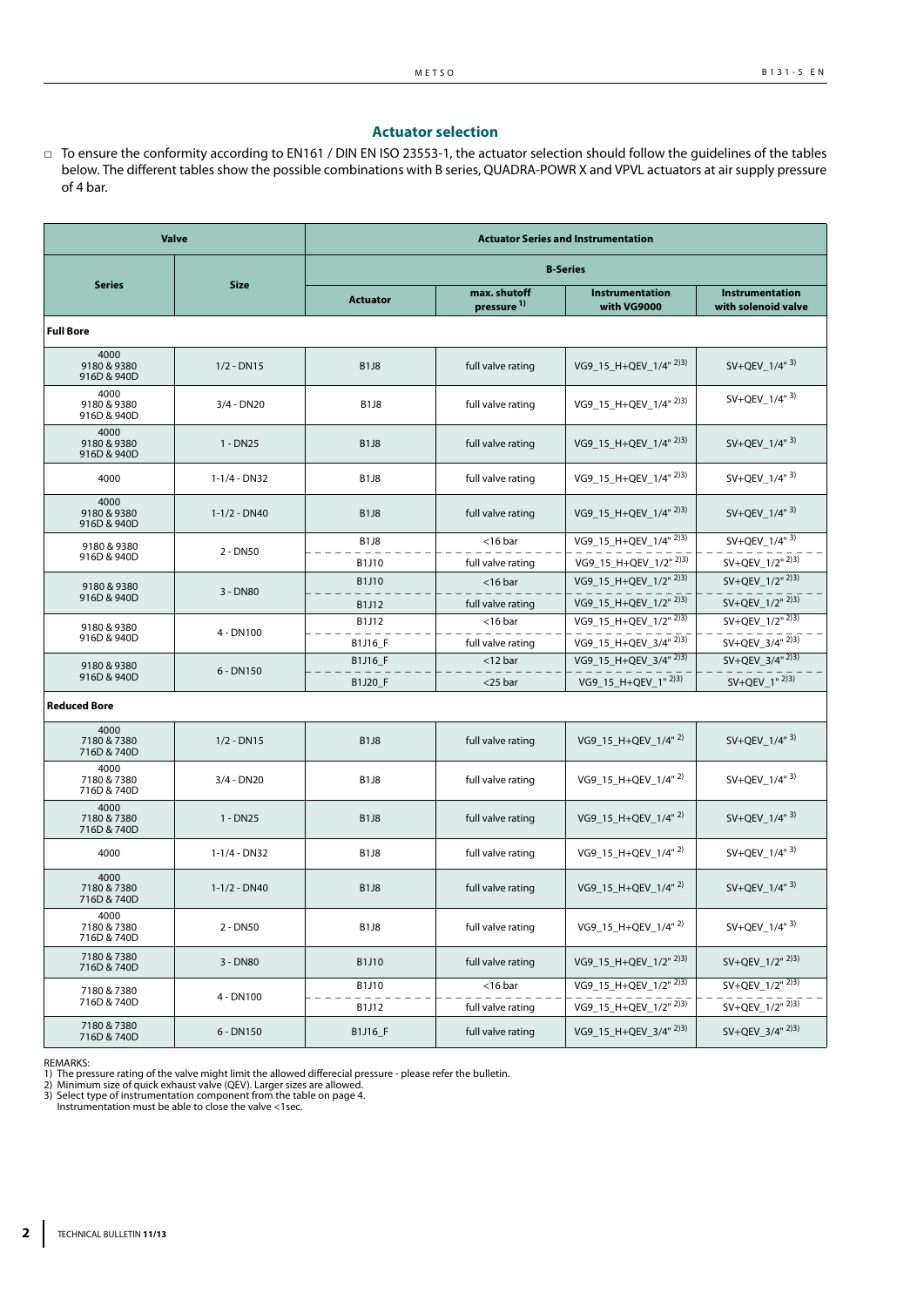| <b>Valve</b>                       |                  | <b>Actuator Series and Instrumentation</b> |                                         |                                                   |                                            |                                             |                                        |
|------------------------------------|------------------|--------------------------------------------|-----------------------------------------|---------------------------------------------------|--------------------------------------------|---------------------------------------------|----------------------------------------|
|                                    | <b>Size</b>      | <b>Quadra-Powr X</b>                       |                                         |                                                   | <b>Valv-Powr</b>                           |                                             |                                        |
| <b>Series</b>                      |                  | <b>Actuator</b>                            | max. shutoff<br>pressure 1)             | Instrumentation<br>with solenoid valve            | <b>Actuator</b>                            | max. shutoff<br>pressure <sup>1)</sup>      | Instrumentation<br>with solenoid valve |
| <b>Full Bore</b>                   |                  |                                            |                                         |                                                   |                                            |                                             |                                        |
| 4000<br>9180 & 9380<br>916D & 940D | $1/2 - DN15$     | QPX1C                                      | full valve rating                       | $SV^{3(4)}$                                       | <b>VPVL100SR4/5</b>                        | full valve rating                           | $SV^{(3)(4)}$                          |
| 4000<br>9180 & 9380<br>916D & 940D | $3/4 - DN20$     | QPX1C                                      | full valve rating                       | $SV^{3(4)}$                                       | <b>VPVL100SR4/5</b><br><b>VPVL200SR4/5</b> | $<$ 16 bar<br>full valve rating             | $SV^{3(4)}$<br>$SV^{(3)(4)}$           |
| 4000<br>9180 & 9380<br>916D & 940D | 1 - DN25         | QPX1C                                      | full valve rating                       | $SV^{(3)(4)}$                                     | <b>VPVL200SR4/5</b><br><b>VPVL250SR4/5</b> | $<$ 40 bar $^{1)}$<br>full valve rating     | $SV^{(3)(4)}$                          |
|                                    |                  | QPX1C                                      | $<$ 40 bar $^{1)}$                      | $SV^{(3)(4)}$                                     | <b>VPVL250SR4/5</b>                        | $<$ 40 bar $^{1)}$                          | SV <sup>3</sup> 3)4)                   |
| 4000                               | $1 - 1/4 - DN32$ | QPX2C                                      | full valve rating                       | $SV+QEV_1/4"$ <sup>2)3)</sup>                     | <b>VPVL300SR4/5</b>                        | full valve rating                           | $SV^{(3)}(4)$                          |
| 4000<br>9180 & 9380                | $1 - 1/2 - DN40$ | QPX <sub>2</sub> C                         | full valve rating                       | SV+QEV $1/4$ <sup>" 2)3)</sup>                    | <b>VPVL300SR4/5</b>                        | $<$ 16 bar                                  | $SV^{3(4)}$                            |
| 916D & 940D                        |                  |                                            |                                         |                                                   | <b>VPVL350SR4/5</b>                        | full valve rating                           | SV+QEV_1/2" 2)3)                       |
| 9180 & 9380<br>916D & 940D         | $2 - DNS0$       | QPX2C<br>QPX3C                             | $<$ 16 bar<br>full valve rating         | SV+QEV_1/4" 2)3)<br>SV+QEV_1/2" 2)3)              | <b>VPVL350SR4/5</b>                        | $<$ 16 bar                                  | SV+QEV 1/2" 2)3)                       |
| 9180 & 9380<br>916D & 940D         | 3 - DN80         | QPX3C<br>QPX4C                             | $<$ 16 bar<br>full valve rating         | SV+QEV 1/2" 2)3)<br>SV+QEV_1/2" 2)3)              | n/a                                        |                                             | n/a                                    |
| 9180 & 9380<br>916D & 940D         | 4 - DN100        | n/a                                        |                                         | n/a                                               | n/a                                        |                                             | n/a                                    |
| 9180 & 9380<br>916D & 940D         | $6 - DN150$      | n/a                                        |                                         | n/a                                               | n/a                                        |                                             | n/a                                    |
| <b>Reduced Bore</b>                |                  |                                            |                                         |                                                   |                                            |                                             |                                        |
| 4000<br>7180 & 7380<br>716D & 740D | $1/2 - DN15$     | QPX1C                                      | full valve rating                       | $SV^{(3)(4)}$                                     | <b>VPVL100SR4/5</b>                        | full valve rating                           | $SV^{(3)}(4)$                          |
| 4000<br>7180 & 7380<br>716D & 740D | $3/4 - DN20$     | QPX1C                                      | full valve rating                       | $SV^{(3)}(4)$                                     | <b>VPVL200SR4/5</b>                        | full valve rating                           | $SV^{(3)}(4)$                          |
| 4000<br>7180 & 7380<br>716D & 740D | 1 - DN25         | OPX1C                                      | full valve rating                       | $SV^{(3)(4)}$                                     | <b>VPVL200SR4/5</b>                        | full valve rating                           | $SV^{(3)(4)}$                          |
| 4000                               | 1-1/4 - DN32     | QPX1C                                      | full valve rating                       | $SV^{(3)}{}^{(4)}$                                | <b>VPVL200SR4/5</b><br><b>VPVL250SR4/5</b> | $<$ 40 bar $^{1)}$<br>full valve rating     | $SV^{(3)}{}^{(4)}$<br>$SV^{(3)}(4)$    |
| 4000<br>7180 & 7380<br>716D & 740D | $1-1/2 - DN40$   | QPX1C<br>QPX2C                             | $<$ 40 bar $^{1)}$<br>full valve rating | $SV^{(3)}(4)$                                     | VPVL250SR4/5<br><b>VPVL300SR4/5</b>        | <40 bar $\overline{1}$<br>full valve rating | $SV^{3(4)}$<br>$SV^{(3)}(4)$           |
| 4000<br>7180 & 7380<br>716D & 740D | $2 - DNS0$       | QPX2C                                      | full valve rating                       | SV+QEV 1/4" 2)3)                                  | <b>VPVL350SR4/5</b>                        | full valve rating                           | $SV+QEV_1/2^{n}$ 2)3)                  |
| 7180 & 7380<br>716D & 740D         | 3 - DN80         | QPX3C                                      | full valve rating                       | SV+QEV_1/2" 2)3)                                  | n/a                                        |                                             | n/a                                    |
| 7180 & 7380<br>716D & 740D         | 4 - DN100        | QPX3C<br>QPX4C                             | $<$ 16 bar<br>full valve rating         | SV+QEV_1/2" 2)3)<br>$SV+QEV_1/2"$ <sup>2)3)</sup> | n/a                                        |                                             | n/a                                    |
| 7180 & 7380<br>716D & 740D         | 6 - DN150        | n/a                                        |                                         | n/a                                               | n/a                                        |                                             | n/a                                    |

REMARKS:<br>1) The pressure rating of the valve might limit the allowed differecial pressure - please refer the bulletin.<br>2) Minimum size of quick exhaust valve (QEV). Larger sizes are allowed.<br>3) Select type of instrumentati